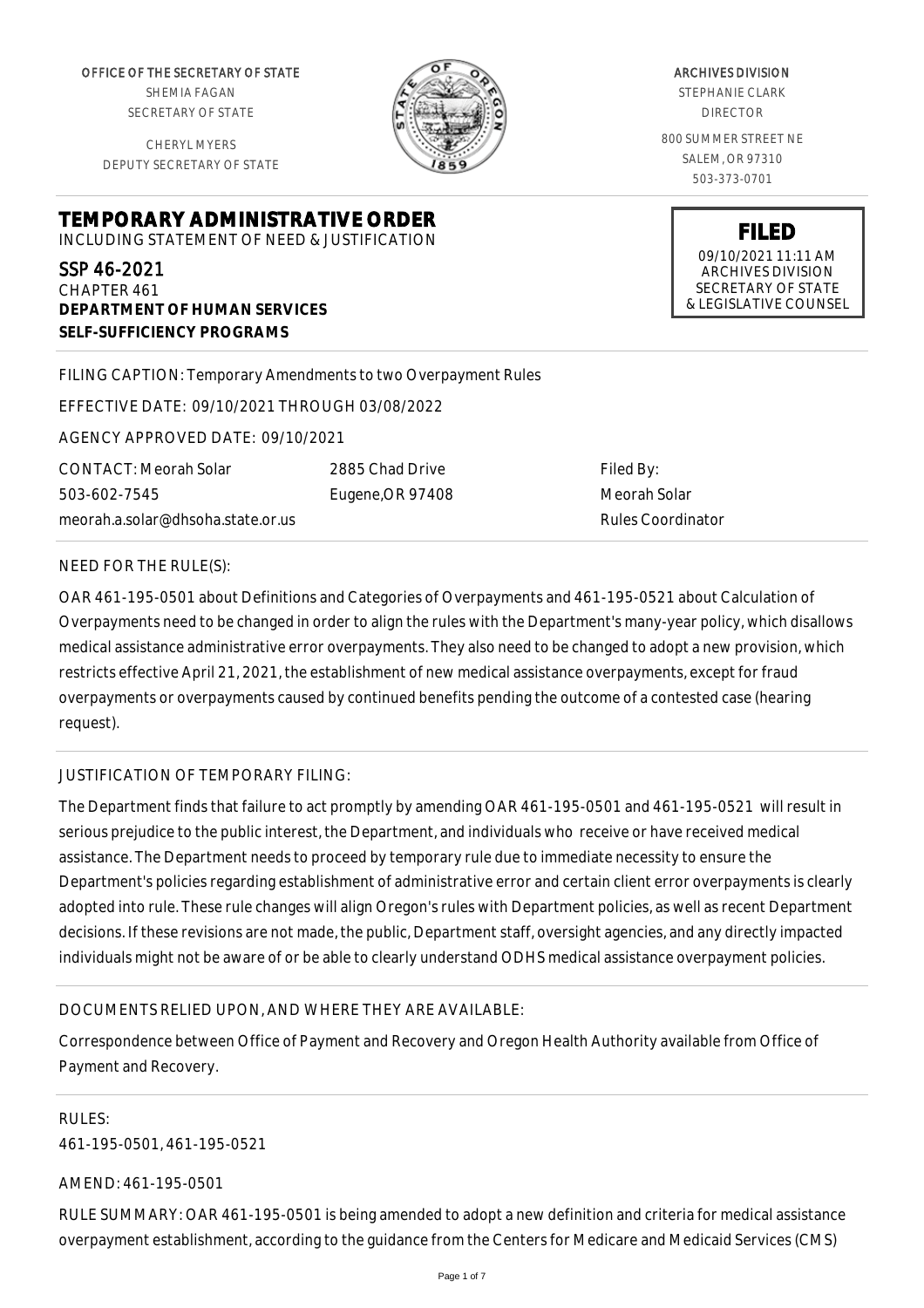and Oregon Health Authority (OHA). The rule is also being amended to align the rule to Department current practice, which disallows administrative error overpayments in the General Assistance (GA) program. The amendment restricts establishment of new medical assistance overpayments to certain causes.

CHANGES TO RULE:

461-195-0501

Definitions and Categories of Overpayments ¶

This rule applies to benefits and services delivered under chapters 410, 411, and 461 of the Oregon Administrative Rules.¶

(1) "Overpayment" means:¶

(a) A benefit or service received by or on behalf of a client, or a payment made by the Department on behalf of a client, that exceeds the amount for which the client is eligible.¶

(b) A payment made by the Department and designated for a specific purpose which is spent by a person on an expense not approved by the Department.¶

(A) In the REF program, there is a rebuttable presumption that the full amount of cash benefits was improperly spent in violation of OAR 461-165-0010(8)(a) when cash benefits are used or accessed in Oregon, outside of Oregon, or on  $t$ Tribal lands at: $\P$ 

(i) Any liquor store (see OAR 461-165-0010);¶

(ii) Any casino, gambling casino, or gaming establishment (see OAR 461-165-0010);¶

(iii) Any retail establishment that provides adult-oriented entertainment in which performers disrobe or perform in an unclothed state for entertainment; or¶

(iv) Any marijuana dispensary.¶

(B) In the SFPSS and TANF programs, there is a rebuttable presumption that the full amount of cash benefits was improperly spent in violation of OAR 461-165-0010(9)(a) when cash benefits are used or accessed in Oregon, outside of Oregon, or on  $\pm$ Tribal lands at: $\P$ 

(i) Any liquor store;¶

(ii) Any casino, gambling casino, or gaming establishment;¶

(iii) Any retail establishment that provides adult-oriented entertainment in which performers disrobe or perform in an unclothed state for entertainment; or¶

(iv) Any marijuana dispensary.¶

(C) The rebuttable presumptions in paragraphs (A) and (B) of this section also apply when an individual in a location covered in paragraphs (A) or (B) uses or accesses cash benefits from a private bank account.¶

(c) A payment for child care made by the Department to, or on behalf of, a client that:¶

(A) Is paid to an ineligible provider;¶

(B) Exceeds the amount for which a provider is eligible;¶

(C) Is paid when the client was not engaged in an activity that made the client eligible for child care, such as an activity of the JOBS program (see OAR 461-001-0025 and 461-190-0151 to 461-190-0401);¶

(D) Is paid when the client was not eligible for child care benefits; or¶

(E) Has given an electronic benefit transfer (EBT) card, card number, or personal identification number (PIN) to a provider for the purpose of checking a child (see OAR 461-001-0000) in or out from the provider's child care.¶ (d) A misappropriated payment when a person cashes and retains the proceeds of a check from the Department on which that person is not the payee and the check has not been lawfully endorsed or assigned to the person. In

(e) A benefit or service provided for a need when that person is compensated by another source for the same need and the person fails to reimburse the Department when required to do so by law.¶

(f) A cash benefit received by an individual in the GA or SFPSS programs for each month for which the client receives a retroactive SSI lump sum payment.¶

(g) In the TA-DVS program, a payment made by the Department to an individual or on behalf of an individual when the individual intentionally and without intimidation or coercion by an abuser:¶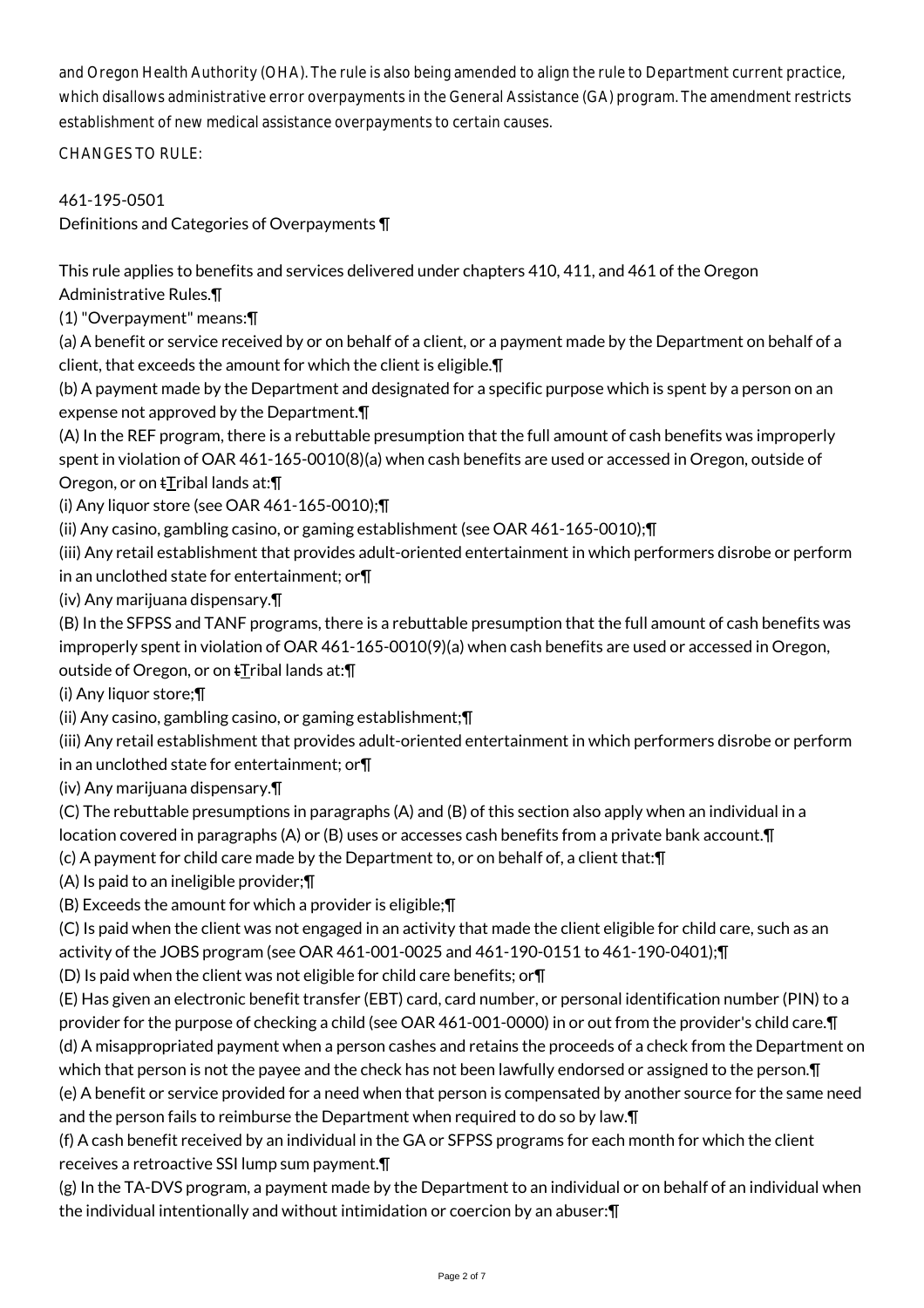(A) Makes a false or misleading statement or misrepresents, conceals, or withholds information for the purpose of establishing eligibility (see OAR 461-001-0000) for or receiving a benefit from the TA-DVS program; or¶ (B) Commits any act intended to mislead or misrepresent, conceal, or withhold information for the purpose of

establishing eligibility for or receiving a benefit from the TA-DVS program.¶

(2) The Department may establish an overpayment for the initial month (see OAR 461-001-0000) of eligibility under circumstances including, but not limited to:¶

(a) The filing group (see OAR 461-110-0310), ineligible student, or authorized representative (see OAR 461-115- 0090) withheld information;¶

(b) The filing group, ineligible student, or authorized representative provided inaccurate information;¶

(c) The Department failed to use income reported as received or anticipated in determining the benefits of the filing group; or¶

(d) The error was due to an error in computation or processing by the Department.¶

(3) In the HSD medical programs (see OAR 461-001-0000), the Department may establish an overpayment for the budget month (see OAR 410-200-0015) when the HSD medical programs eligibility determination group (see OAR 410-200-0015) or authorized representative (see OAR 410-200-0015) withheld or provided inaccurate inf Retroactively effective April 21, 2021, for medical assistance the Department:¶

(a) Shall not establish an administrative error overpayment,¶

(b) Shall not establish a client error overpayment unless an individual received unreduced liability or unreduced benefits pending a contested case hearing decision or other final order favorable to the Department, and¶ (c) May establish a fraud overpayment when a court determines the individual made a false or misleading statement or misrepresented, concealed, or withheld a fact for the purpose of establishing or mationintaining eligibility.¶

(4) Overpayments are categorized as follows:¶

(a) An administrative error overpayment is an overpayment caused by any of the following circumstances:¶ (A) The Department fails to reduce, suspend, or end benefits after timely reporting by the filing group, HSD medical programs eligibility determination group, ineligible student, or authorized representative (see OAR 461-115-0090 and 410-200-0015) of a change covered under OAR 461-170-0011 or 410-200-0235 and that reported change requires the Department to reduce, suspend, or end benefits;¶

(B) The Department fails to use the correct benefit standard;¶

(C) The Department fails to compute or process a payment correctly based on accurate information timely provided by the filing group, HSD medical programs eligibility determination group, ineligible student, or authorized representative;¶

(D) In the GA and SFPSS programs, the Department fails to require a client to complete an interim assistance agreement; or¶

(E) The Department commits a procedural error that was no fault of the filing group, HSD medical programs eligibility determination group, ineligible student, or authorized representative. T

(b) A client error overpayment is any of the following:¶

(A) An overpayment caused by the failure of a filing group, HSD medical programs eligibility determination group, ineligible student, or authorized representative to declare or report information or a change in circumstances as required under OAR 461-170-0011 or 410-200-0235, including information available to the Department, that affects the client's eligibility to receive benefits or the amount of benefits.¶

(B) A client's unreduced liability or receipt of unreduced benefits pending a contested case hearing decision or other final order favorable to the Department.¶

(C) A client's failure to return a benefit known by the client to exceed the correct amount.¶

(D) A client's use of a JOBS or SFPSS program support payment (see OAR 461-190-0211) for other than the intended purpose.¶

(E) A payment for child care when the client was not engaged in an activity that made the client eligible for child care, such as an activity of the JOBS program (see OAR 461-001-0025 and OAR 461-190-0151 to OAR 461-190- 0401).¶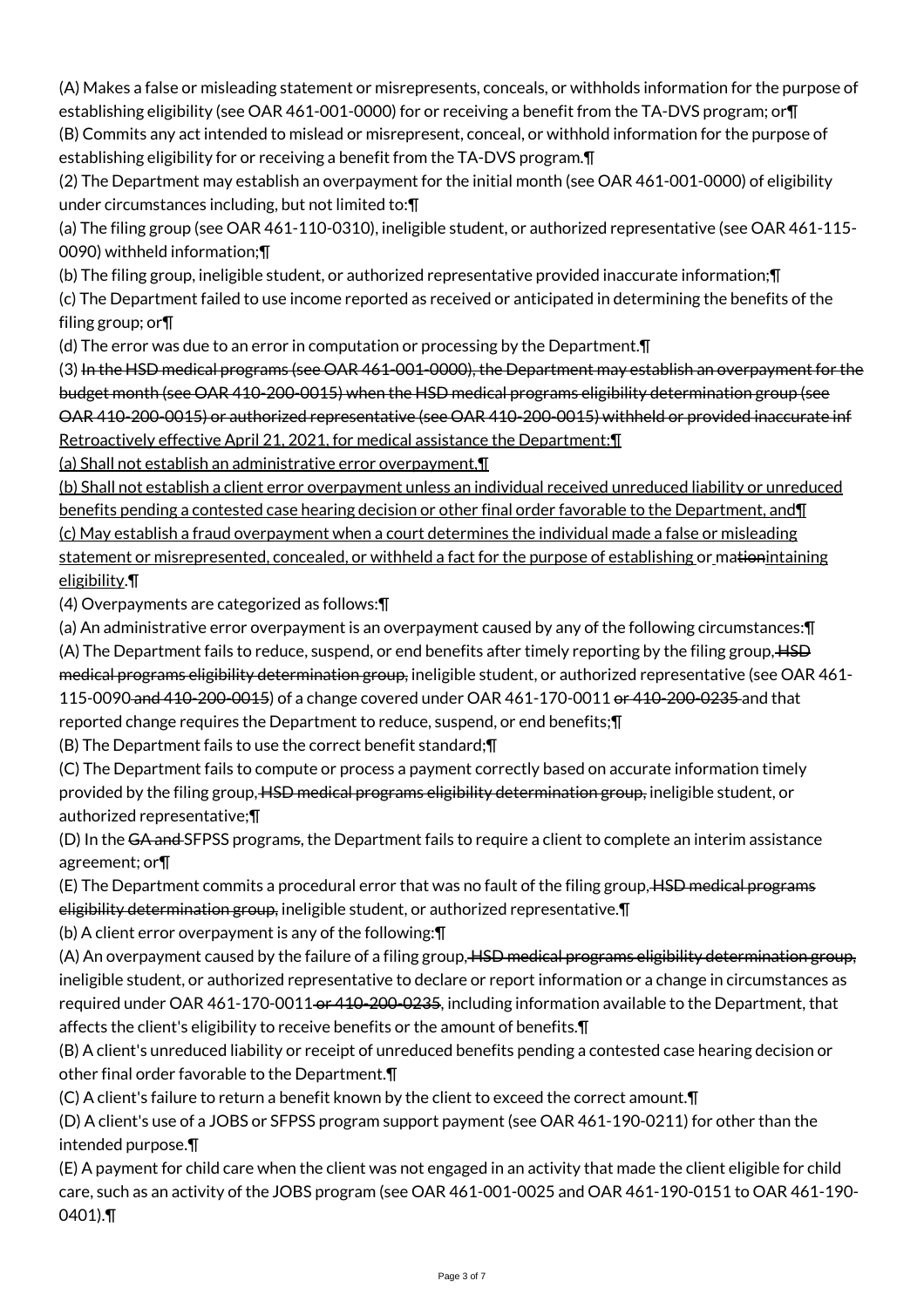(F) A payment for child care when the client was not eligible for child care benefits.¶

(G) The failure of a client to pay their entire share of the cost of services or the participant fee (see OAR 461-160- 0610 and 461-160-0800) in the month in which it is due.¶

(H) An overpayment caused by a client giving an electronic benefit transfer (EBT) card, card number, or personal identification number (PIN) to a provider for the purpose of checking a child in or out from the provider's child care.¶

(I) In the REF, SFPSS, and TANF programs, an overpayment caused by the client using or accessing cash benefits in any electronic benefit transaction in any liquor store; casino, gambling, or gaming establishment; retail establishment that provides adult-oriented entertainment in which performers disrobe or perform in an unclothed state for entertainment; or marijuana dispensary (see OAR 461-165-0010).¶

(c) A fraud overpayment is an overpayment determined to be an intentional program violation (see OAR 461-195- 0601 and 461-195-0611) or substantiated through a criminal prosecutionourt determining the individual made a false or misleading statement or misrepresented, concealed, or withheld a fact for the purpose of establishing or maintaining eligibility.¶

(d) In the SNAP program, a provider error overpayment is an overpayment made to a drug or alcohol treatment center or residential care facility that acted as a client's authorized representative.¶

(e) In the a child care program, a provider error overpayment is a payment made by the Department on behalf of a client to a child care provider when:¶

(A) Paid to an ineligible provider; or¶

(B) The payment exceeds the amount for which a provider is eligible.¶

(5) When an overpayment is caused by both an administrative and client error in the same month, the Department determines the primary cause of the overpayment and assigns as either an administrative or client error overpayment.¶

(6) In the TANF and TA-DVS programs, when an overpayment puts the client at greater risk of domestic violence (see OAR 461-001-0000), the overpayment is waived (see OAR 461-135-1200).¶

(7) Except as provided in section (8) of this rule, the Department establishes an overpayment when the following thresholds are exceeded:¶

(a) Administrative error overpayments concerning:¶

(A) Cash and child care programs, when the amount is greater than \$200;¶

(B) SNAP open case, when the amount is greater than \$100; and¶

(C) SNAP closed case, when the amount is greater than \$200.¶

(b) Client error overpayments in:¶

(A) Cash and child care programs, when the amount is greater than \$200;¶

(B) SNAP open case, when the amount is greater than  $$100;$  and  $\P$ 

(C) SNAP closed case, when the amount is greater than  $$200;$  F

(D) Medical programs, when the amount is greater than \$750.¶

(c) Provider error overpayments in:¶

(A) Cash and child care programs, when the amount is greater than \$200;¶

(B) SNAP open case, when the amount is greater than \$100;¶

(C) SNAP closed case, when the amount is greater than \$200.¶

(8) There are no overpayment thresholds in all of the following situations:¶

(a) In SNAP program, if the overpayment was identified in a quality control review.¶

(b) In all programs, if the overpayment was caused by a client's receipt of continuing benefits in a contested case.¶ (c) In all programs, if the overpayment was caused by possible fraud by a client or provider.

Statutory/Other Authority: ORS 409.050, 411.060, 411.070, 411.081, 411.404, 411.816, 412.001, 412.014, 412.049, HB 2089 (2013, Section 10)

Statutes/Other Implemented: ORS 409.010, 411.060, 411.070, 411.081, 411.117, 411.404, 411.620, 411.640, 411.690, 411.816, 411.892, 412.001, 412.014, 412.049, 414.025, 416.350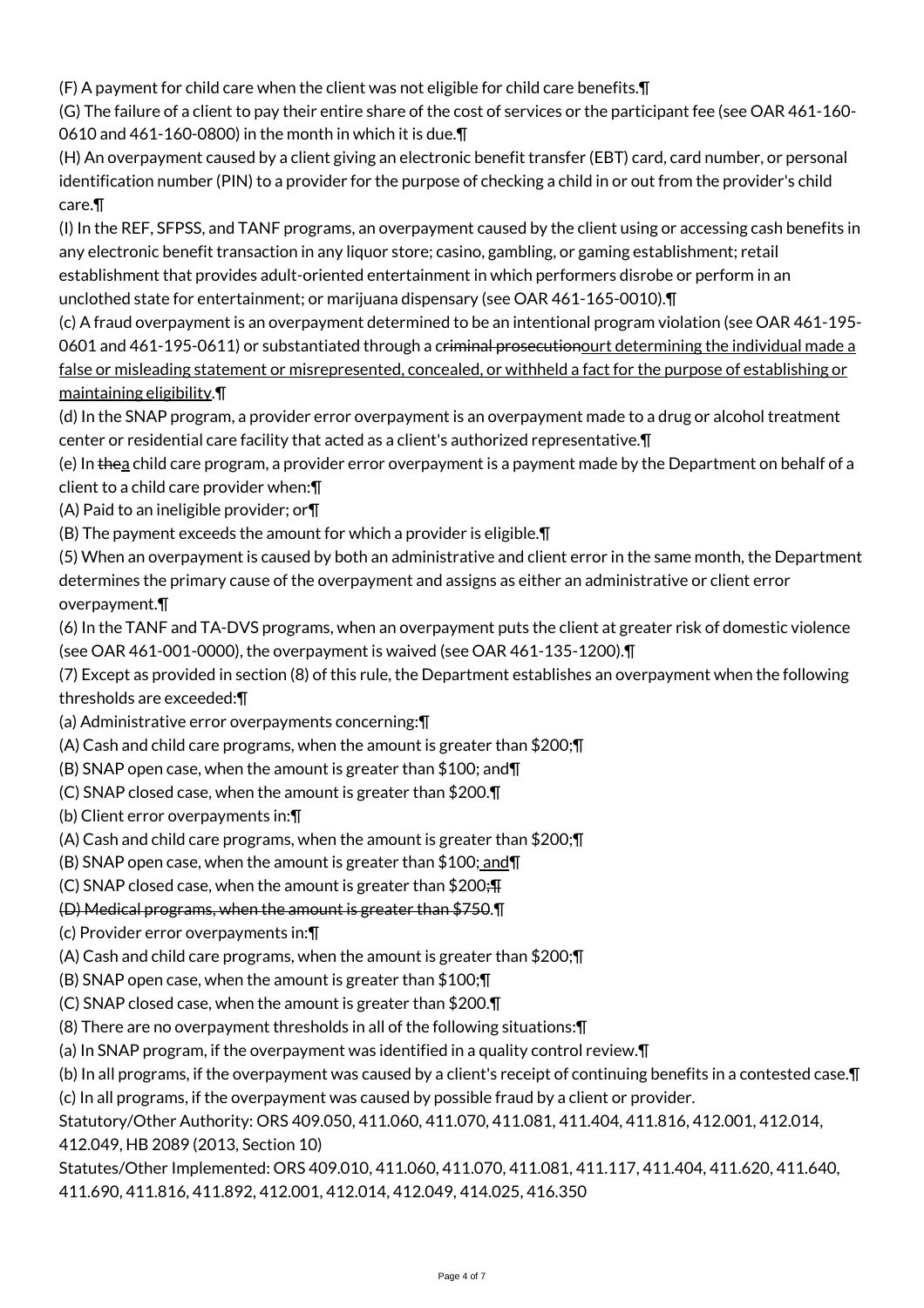### AMEND: 461-195-0521

RULE SUMMARY: OAR 461-195-0521 is being amended to align the rule with Department policy, that the Department shall not establish administrative error overpayments for medical assistance. The rule is also being amended to adopt a new definition and criteria for medical assistance overpayment establishment, according to the guidance from the Centers for Medicare and Medicaid Services (CMS) and Oregon Health Authority (OHA). The amendment restricts establishment of new medical assistance overpayments to certain causes.

CHANGES TO RULE:

461-195-0521 Calculation of Overpayments ¶

This rule specifies how the Department calculates an overpayment (see OAR 461-195-0501).¶ (1) The Department calculates an overpayment by determining the amount the individual received, or the payment made by the Department on behalf of the individual that exceeds the amount for which the individual was eligible.¶

(2) When a filing group, HSD medical programs (see OAR 461-001-0000) eligibility determination group (see OAR 410-200-0015), ineligible student, or authorized representative (see OAR 461-115-0090 and OAR 410-200- 0015) fails to report income, the Department establishes, calculates and determines the overpayment by assigning unreported income to the applicable budget month without averaging the unreported income, except:¶ (a) An individual's earned income reported quarterly from the Employment Department is considered received by the individual in equal amounts during the months identified in the report.¶

(b) In the ERDC, REF, SNAP, and TANF programs, an individual's actual self-employment income is annualized retrospectively to calculate the overpayment.¶

(c) In the HSD medical programs, if actual income is not available for the months in which an overpayment occurred, an individual's actual self-employment income (see OAR 410-200-0015) received during the year when an overpayment occurred is annualized to calculate an overpayment.¶

(d) In all programs, if verification of self-employment income is not provided to the Department following the issuance of a subpoena, or is not yet available to the individual, self-employment income from a prior year is annualized prospectively to calculate an overpayment. There is a rebuttable presumption that self-employment income from the prior year is representative of actual self-employment income for the time of overpayment. The presumption may be rebutted only by clear and convincing evidence. ¶

(3) The Department establishes, calculates, and determines an administrative error overpayment (see OAR 461 195 0501) based on information initially provided by a filing group, HSD medical programs eligibility determination group, ineligible student, or authorized representative. The Department may calculate the administrative error overpayment by using any of the following:¶

(a) Correct prospective budgeting (see OAR division 461-150 and division 410-200) based on information initially provided; or if it results in a lower overpayment amount;¶

(b) Actual income; or¶

(c) Averaging an individual's earned income reported quarterly from the Employment Department.¶

(4) When using prospective budgeting (see OAR division 461-150) and the actual income differs from the amount determined under OAR 461-150-0020(2), there may be a client error overpayment (see OAR 461-195-0501) only when the filing group, ineligible student, or authorized representative withheld information, failed to report a change, or provided inaccurate information. In such a case, the Department uses the actual income to determine the amount of an overpayment.¶

(5) WThen using anticipated income for the HSD medical programs and the actual income differs from the amount determined under OAR 410-200-0310, Department uses actual income to determine there may be a client error overpayment only when the HSD medical programs eligibility determination group or authorized representative (see OAR 410-200-0015) knowingly withheld information, failed to report a change, or provided inaccurate information. In such a case, the Department uses the actual income to determine the amount of an overpayment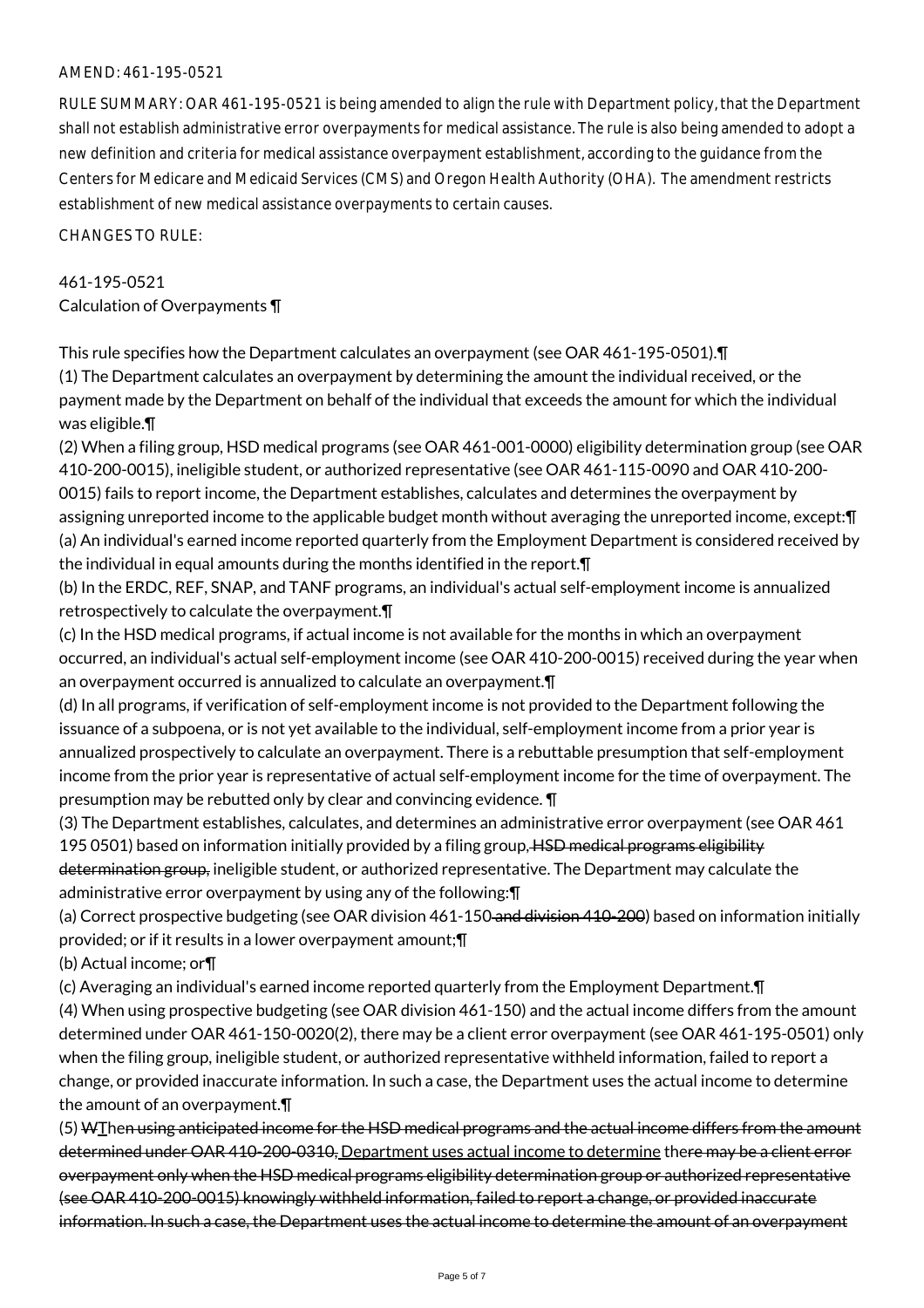amount of a medical assistance overpayment caused by possible fraud.¶

(6) When a filing group, ineligible student, or authorized representative fails to report all earned income within the reporting time frame, the earned income deduction (see OAR 461-160-0160, 461-160-0190, 461-160-0430, 461-160-0550, and 461-160-0552) is applied as follows:¶

(a) In the OSIP, OSIPM, QMB, and REFM programs, the Department allows the earned income deduction.¶ (b) In the REF and TANF programs, the Department allows the earned income deduction when good cause (see section (6) of this rule) exists.¶

(c) In the SNAP program, no deduction is applied to earned income if the amount or source of income was not timely reported.¶

(7) For the purposes of OAR 461-195-0501 to 461-195-0561, "good cause" means circumstances beyond the individual's reasonable control that caused the individual to be unable to report income timely and accurately.¶ (8) When support is retained:¶

(a) In the TANF program, the amount of support (other than cash medical support) the Department of Justice retains as a current reimbursement each month is added to other income to determine eligibility (see OAR 461- 001-0000). When an individual is not eligible for TANF program benefits, the overpayment is offset by the support the Department of Justice retains as a current reimbursement.¶

(b) In the For medical programs assistance, the amount of the cash medical support the Department retains each month is excluded income and not used to determine eligibility for medical program benefits. When an individual has incurred a medical programassistance overpayment, the overpayment is offset by the amount of the cash medical support the Department retains during each month of the overpayment.¶

(9) In the REF and TANF programs, when an individual directly receives support used to determine eligibility or calculate benefits, the overpayment is:¶

(a) If still eligible for REF or TANF program benefits, the amount of support the individual received directly; or¶ (b) If no longer eligible for REF or TANF program benefits, the amount of program benefits the individual received.¶

(10) When an overpayment occurs due to the failure of an individual to reimburse the Department, when required by law to do so, for benefits or services (including cash medical support) provided for a need for which that individual is compensated by another source, the overpayment is limited to the lesser of the following:¶ (a) The amount of the payment from the Department;¶

(b) Cash medical support; or¶

(c) The amount by which the total of all payments exceeds the amount payable for such a need under the Department's rules.¶

(11) Benefits paid during a required notice period (see OAR 461-175-0050, OAR 410-200-0120) are included in the calculation of the overpayment when:¶

(a) The filing group, HSD medical programs eligibility determination group, ineligible student, or authorized representative (see OAR 461-115-0090 and OAR 410-200-0015) failed to report a change within the reporting time frame under OAR 461-170-0011 or OAR 410-200-0235; and¶

(b) Sufficient time existed for the Department to adjust the benefits to prevent the overpayment if the filing group, HSD medical programs eligibility determination group, ineligible student, or authorized representative (see OAR 461-115-0090 and OAR 410-200-0015) had reported the change at any time within the reporting time frame.¶ (12) In the SNAP program, if the benefit group (see OAR 461-110-0750) was categorically eligible under OAR 461-135-0505, there is no overpayment based on resources.¶

(13) In the OSIP and OSIPM programs, when a individual does not pay their share of the cost of services (see OAR 461-160-0610) or the OSIP-EPD or OSIPM-EPD program participant fee (see OAR 461-160-0800) in the month in which it is due, an overpayment is calculated as follows:¶

(a) All payments made by the Department on behalf of the individual during the month in question are totaled, including but not limited to any payment for:¶

(A) Capitation;¶

(B) Long term care services;¶